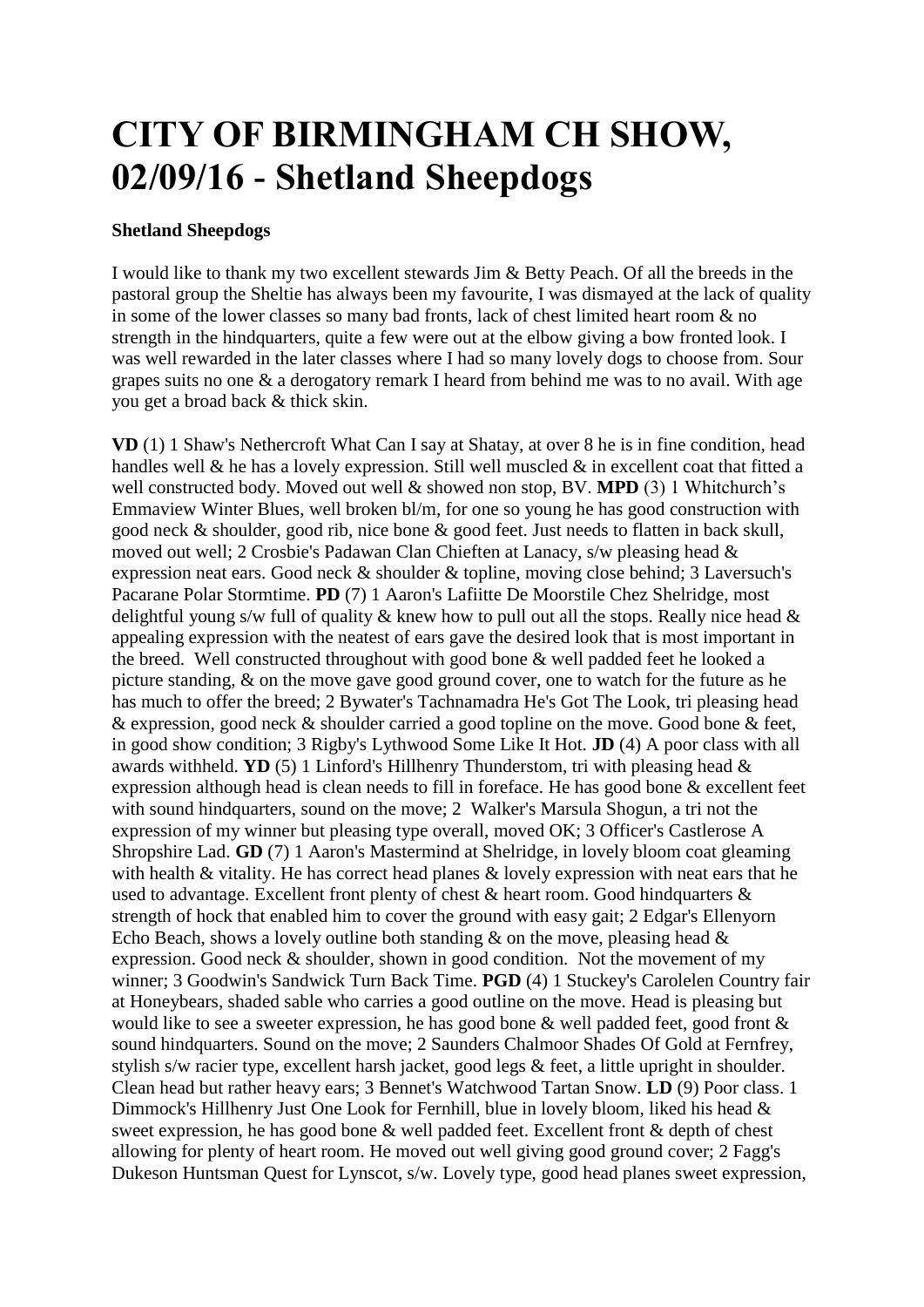in good show condition needs more effort on the move; 3 Gatheral's Herds Humphrey. **OD** (10) Spoilt for choice. 1 Castillo & Fortune's Edglonian Blue Fortune, & how fortunate he is to own such a beautiful specimen of the breed. This bl/m oozes quality from his spectacular colour & construction to the Standard. Elegant yet workmanlike. He has the desired expression coming from the correct eye & ear placement, the eye of a Sheltie should be sweet & dreamy yet should also be bright & alert. He was shown in tip top condition every hair gleaming. Strong neck & muscular shoulder flowing in to a good topline & slight rise over the croup. Strong hindquarters with well let down hocks enabled him to cover the ground with effortless ease. I think this was his second CC & his performance to day won him the BOB; 2 Pearson's Dancing To The Blue's at Edglonian, lovely dog not such a good colour as my winner. But in good bloom. Loved his head & expression, neatest of ears used to advantage, lovely neck & shoulder with good upper arm. Good depth of chest & well sprung rib, good hindquarters & turn of stifle, legs & feet excellent & he moved with effortless gait showing a lovely outline, shown in pristine condition as always from this kennel. RCC; 3 Rigby's Lythwood Secret Dealer. **GCD** (0).

**VB** (5) 1 Walker's Aus Ch Tooralie Tickle My Fancy, 9 year old tri in tip top condition, coat really black & shining, lovely front with good upper arm. Good spring of rib & sound hindquarters. Her teeth were better than some of the younger dogs. Head is clean with lovely expression & neat ears; 2 Barnett's Ch Rainway Crystal Star, this blue bitch still retains a lovely outline, shown in excellent coat & condition, Lovely head & sweet expression ears used to advantage & she showed non stop, moved out well, lovely bitch; 3 Khawaja' & Harrison's Smiddyshaw Rumba Carumba. **MPB** (7) 1 Sorockyj & Haine's Padawan All Too Easy, pretty s/w with lovely little white blaze on the muzzle so appealing in a sheltie. Very nice head with good foreface & underjaw. Such a very sweet expression coming from correct eye & ear placement. Good neck & shoulder & good rib. Well off for bone & good feet. Gave good cover on the move; 2 Straw's Dukeson I'm A Believer, s/w. I loved this little bitch, not yet in coat but she has all the essentials to be carrying on with. She has such a clean head & dreamy expression beautiful ear placement & so sound on the move. Carries her head proud & showed her socks off; 3 Thomas' Myter Bees Knees. **PB** (9) 1 Sorockyj & Haine's Padawan All Too Easy; 2 Straw's Dukeson I'm A Believer; 3 Robinson's Erjon Happy Me at Lavika. **JB** (7) 1 Clegram & Berry's Smiddyshaw I'll Be There For U, s/w has a pleasing outline, good rib, although head is clean ears could be better placed, lacks expression, in good coat needs to put more effort on the move; 2 Wildsmith's Sandieback Crystal Moon, tri pleasing type with decent head, would like to see sweeter eye, moved close behind; 3 Bladon's Shellamoyed She's The One. **YB** (9) 1 Freeman's Willogarth Crimson Dawn over Lanteague, lovely s/w bitch full of quality in superb coat  $\&$  condition. Beautiful head  $\&$  most dreamy expression her ear placement is perfect. Good front & depth of chest. Plenty of heart room, excellent bone, good feet, very sound in all departments, should have a very bright future; 2 Fisher's Shellamoyed Babycham, very stylish bitch who moved out well although head is clean she lacked expression, good neck & shoulder placement, well sprung ribs. Moved out well; 3 Deveson's Janetstown Je Suis. **GB** (4) 1 Greenhill's Mohnesee Diamonds N Pearls, I like this style of Sheltie, very pleasing on the eye, loved her head & lovely expression, neat ears, good front & depth of chest. Ribs well sprung, good topline & sound hindquarters. Overall in excellent condition Covered the ground with easy gait; 2 Gruszka's Samphrey Sea Breeze, very dark s/w bitch head quite pleasing although ears rather heavy. This spoils the overall expression. Moved out OK; 3 Stock's Shemist Electra. **PGB** (6) 1 Ritchie's Jaelis Mystique Reflection, red s/w pretty head & expression, good front & lay back of shoulder, good rib, good hindquarters, could use more effort on the move; 2 Straw's Dukeson Keltic Dancer, very sweet s/w rather long in body & feet could be stronger, but has